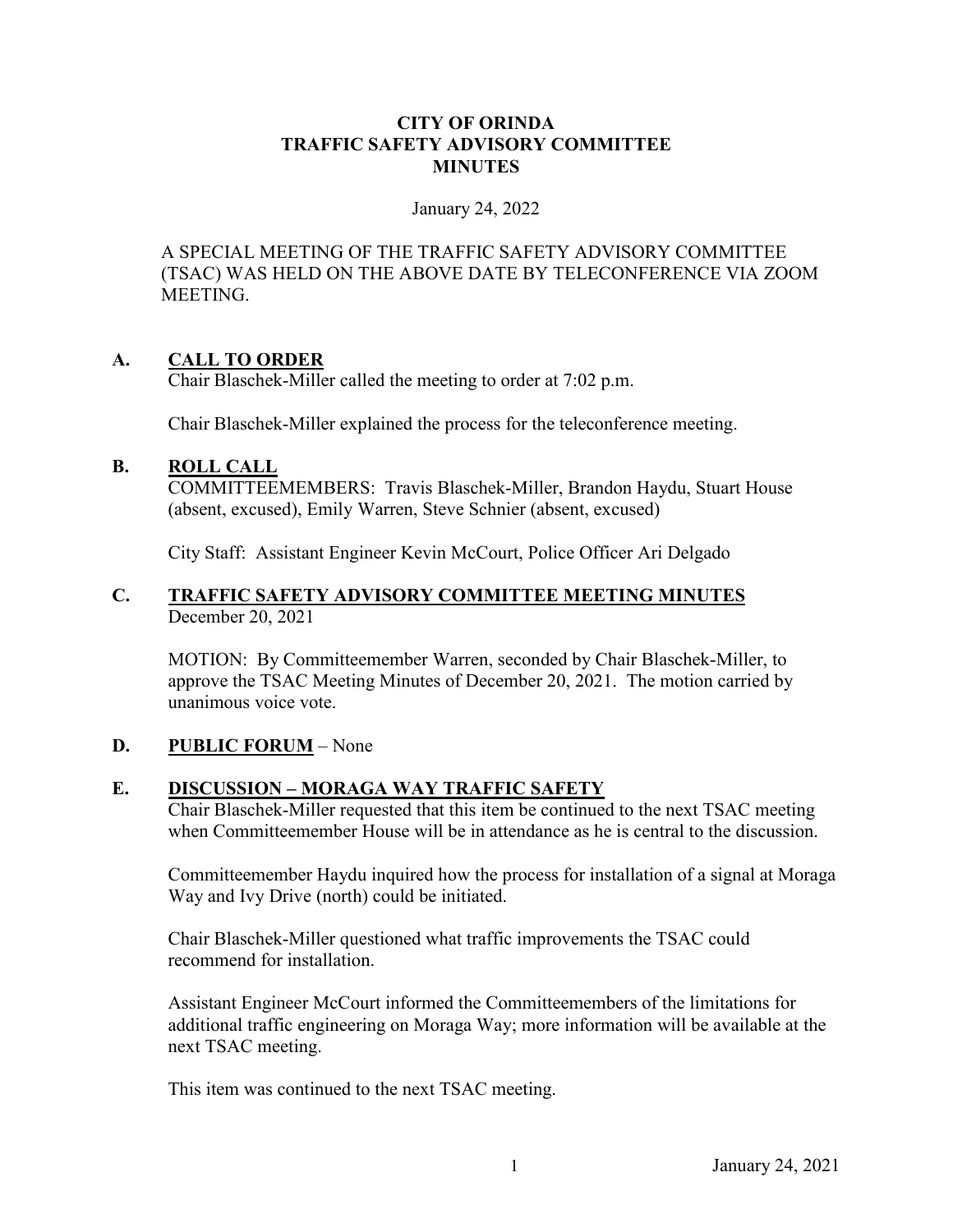# **F. TRAFFIC CALMING UPDATES AND ACTIONS**

1. Briefing from Police Chief - SLOW DOWN ORINDA/Traffic Citations Report Officer Delgado reviewed the violation statistics for December; there were increased citations issued during the month; less frequent left hand turns onto Ivy Drive from Moraga Way during the restricting times were observed; Officers are slowing vehicles through additional patrols.

Chair Blaschek-Miller requested a focus on the areas with traffic calming requests.

Committeemember Haydu requested a way of tracking past data to view trends over time.

Committeemember Warren questioned whether the Local Roads Safety Plan (LRSP) Project could review the citation data.

Assistant Engineering McCourt stated that he would research the issue of obtaining longer term data and would check if the LRSP could be requested to utilize this information.

2. Traffic Calming Requests - No new requests

## **G. ACCESSIBILITY ISSUES**

Pedestrian Ramp Prioritization List – Location Ranking Assistant Engineer McCourt presented a list of the future locations for curb ramp upgrades which the TSAC has chosen to rank for prioritization.

Committeemember Haydu stated that he was in favor of the location at Camino Pablo and Orinda Way as it is an inexpensive upgrade; he also supported prioritizing St. Stephens Drive and Tahos Road.

Chair Blaschek-Miller and Committeemember Warren concurred.

MOTION: By Committeemember Haydu, seconded by Committeemember Warren, to rank the prioritization of the potential curb ramp upgrades in the following order: 1) Camino Pablo at Orinda Way; 2) St. Stephens Drive at Tahos Road/Highway 24 Eastbound Off-Ramp; 3) Manzanita Drive at the EBMUD Filtration Plant; 4) Ironbark Circle at Ironbark Place; 5) Ironbark Circle at Iron Bark Court. The motion carried by unanimous voice vote.

## **H. STAFF REPORT**

1. *Update – Current Balance of Traffic Calming Improvements Program*  FY 2021 expenditures are \$0 to date; of the \$30,000 budget, the remaining balance is \$30,000.00.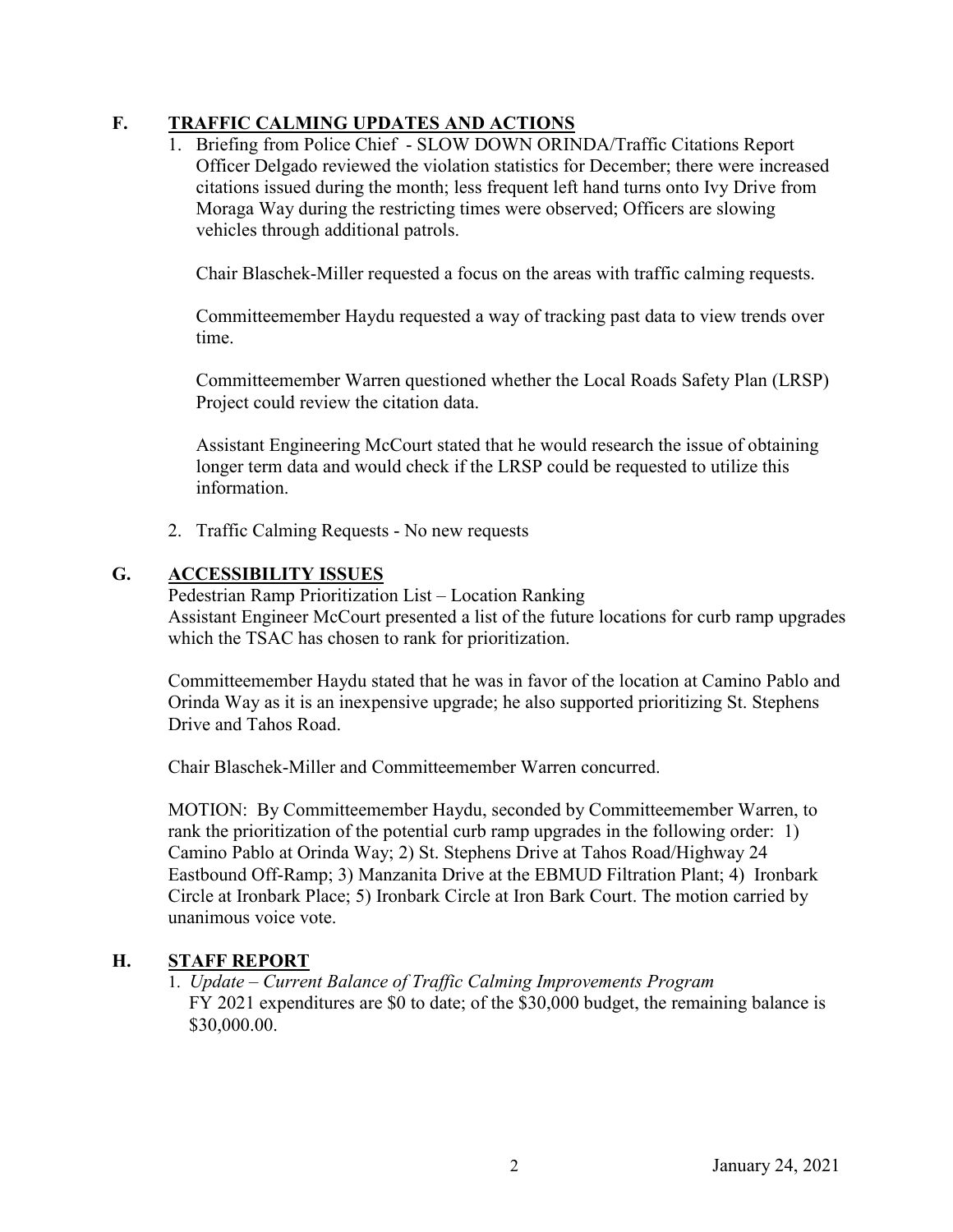*2. Update - Hillcrest Drive (between Martha Road and Overhill Road) – Speed Cushion Installation and Radar Speed Sign Installation – (NAT Finalizing Traffic Calming Plan)*

Assistant Engineer McCourt advised that the Neighborhood Action Team (NAT) is prepared for the second neighborhood meeting scheduled for February 8, 2022; it was postponed in order to be held following the upcoming City Council meeting regarding MOFD's requirements for offset speed cushions.

*3. Update - Dalewood Drive – Speed Cushion Request (Appeal MOFD)*  Assistant Engineer McCourt advised that the City Council meeting for the Dalewood Drive appeal to the MOFD for placement of the requested speed cushions is February 1, 2022; he advised that due to the Fire Chief's request, staff is clarifying that the "traffic study" cited in the Neighborhood Traffic Manual is a *field review*; staff requires clarification from the MOFD on what type of speed cushions would be acceptable.

Elizabeth Boyle, Orinda resident, requested that the Committeemembers attend the City Council meeting.

- *4. Update Northwood Drive Speed Cushion Request (NAT DRAFT PLAN )*  Assistant Engineer McCourt advised that Neighborhood Meeting was held January 20, 2022; the traffic control plan for this request will be presented at the next TSAC meeting for consideration of moving forward with the next step.
- *5. Postponed Sleepy Hollow Lane Various Traffic Calming Measures (NAT Meeting)*  Assistant Engineer McCourt advised that the neighborhood is finalizing their traffic calming plan.

Dana Wentworth, Orinda resident, stated that the NAT is identifying possible locations for red curb markings and asked about the feasibility of installing centerline traffic buttons.

*6. Lost Valley Drive/Valley View Drive - Signage/Striping/Radar Feedback Request (NAT)*

Alycia Shada, Orinda resident, stated that the NAT is requesting speed limit signs near the intersection of Lost Valley Drive and Don Gabriel Way.

Donna Johnke, Orinda resident, requested that options such as rumble strips be considered as an alternative to speed cushions.

Assistant Engineer McCourt advised that past rumble strip installations were subsequently removed due to complaints regarding excessive noise.

- *7. Postponed Underhill Road Speed Cushion Request (ON HOLD)*  No Update
- *8. Postponed Davis Road Speed Cushion Request (ON HOLD)*  No Update